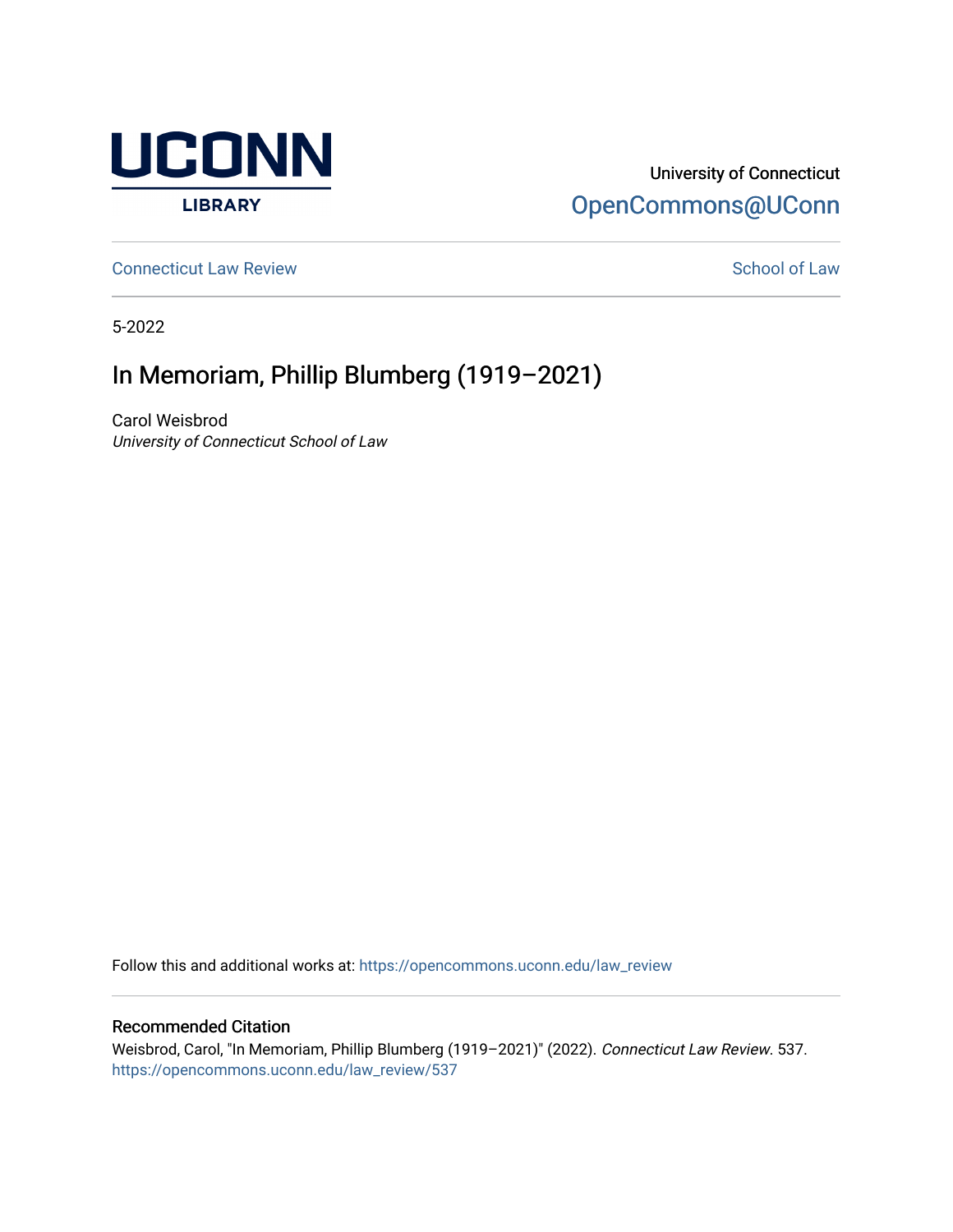# **CONNECTICUT LAW REVIEW**

VOLUME 54 MAY 2022 NUMBER 3

### **In Memoriam**

### Phillip Blumberg (1919–2021)

CAROL WEISBROD

*Phillip I. Blumberg served as Dean of the University of Connecticut School of Law from 1974 to 1984. These remarks were first shared, via email, with the University of Connecticut School of Law's faculty after Dean Blumberg's death. They have been lightly edited for publication.*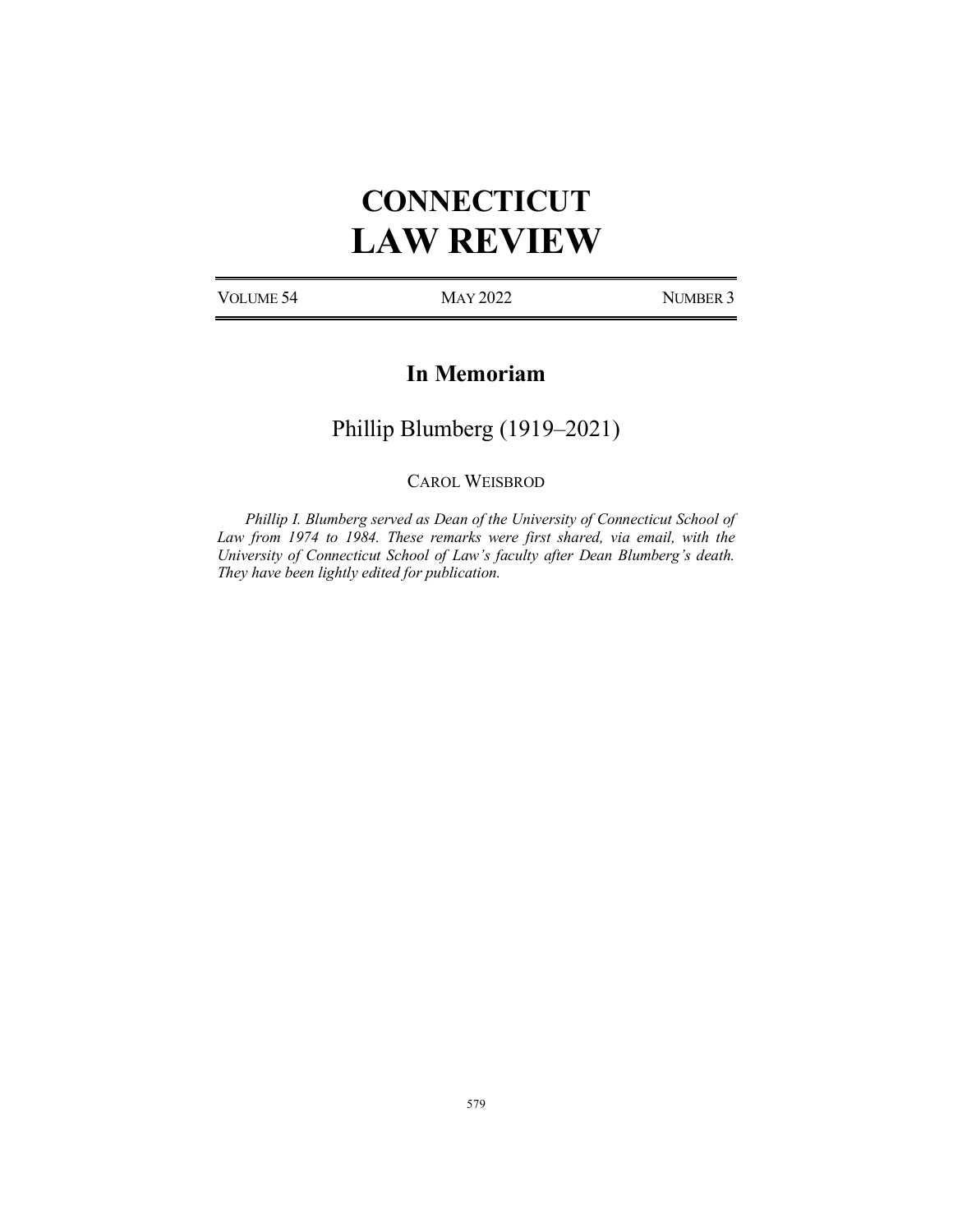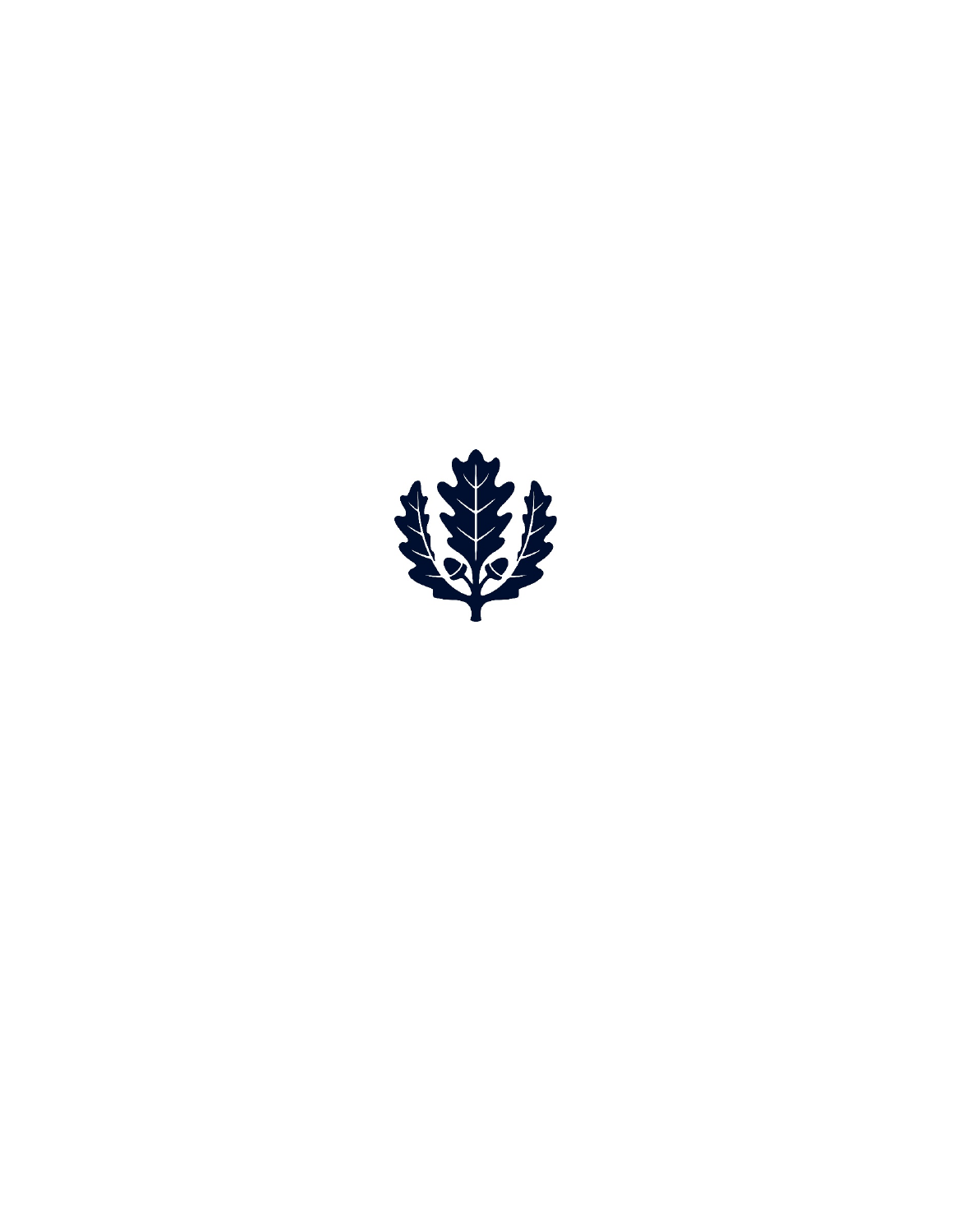### Phillip Blumberg (1919–2021)

CAROL WEISBROD \*

When Phillip Blumberg died, I sent this statement to the University of Connecticut School of Law faculty:

Phillip Blumberg was a man with an almost military sense of order, correctness, and purpose, whose pursuit of excellence took many forms. He left an intellectual legacy as a Dean, as a corporate law specialist, and as the author of a book on legal history. Phillip was capable of great generosity and loyalty. He appreciated the strengths of others and could be paternal in his concern for young academics. He was a friend who asked about the activities and progress of children.

I knew him first as a beneficiary of his determination, early in his Deanship, to diversify the faculty. Later, we all were the beneficiaries of his work to get the school a physical setting, which he believed appropriate to the school he wanted to shape. Still later, he was a model of the academic whose scholarly commitments continued late in life. We all learned from him.

I referred, in this statement, to a number of Phillip's sides. One could add country gentleman, benefactor of the law school, corporate lawyer, and son of an immigrant union leader. Phillip came to faculty workshops long after his retirement, sitting at the front table so that he could hear better, sometimes ready with the first question. He took seriously the role of Senior/Scholar.

If Phillip was in various ways a father of the modern UConn Law School, he was also one of the sons of Harvard. Despite his intense criticism of some of the developments at the schools, Harvard—College and Law School—seemed to give him a sense of best practices and appropriate behavior which he retained long after graduation.

Phillip, as Dean, was the captain of the ship. He was also a model and mentor. The Dean he most obviously influenced was Hugh Macgill. In many ways, they were very different. But one similarity is worth noting: both of them lived in large intellectual worlds and believed that the law school should reflect those worlds.

 <sup>\*</sup> Professor of Law Emerita, University of Connecticut School of Law.